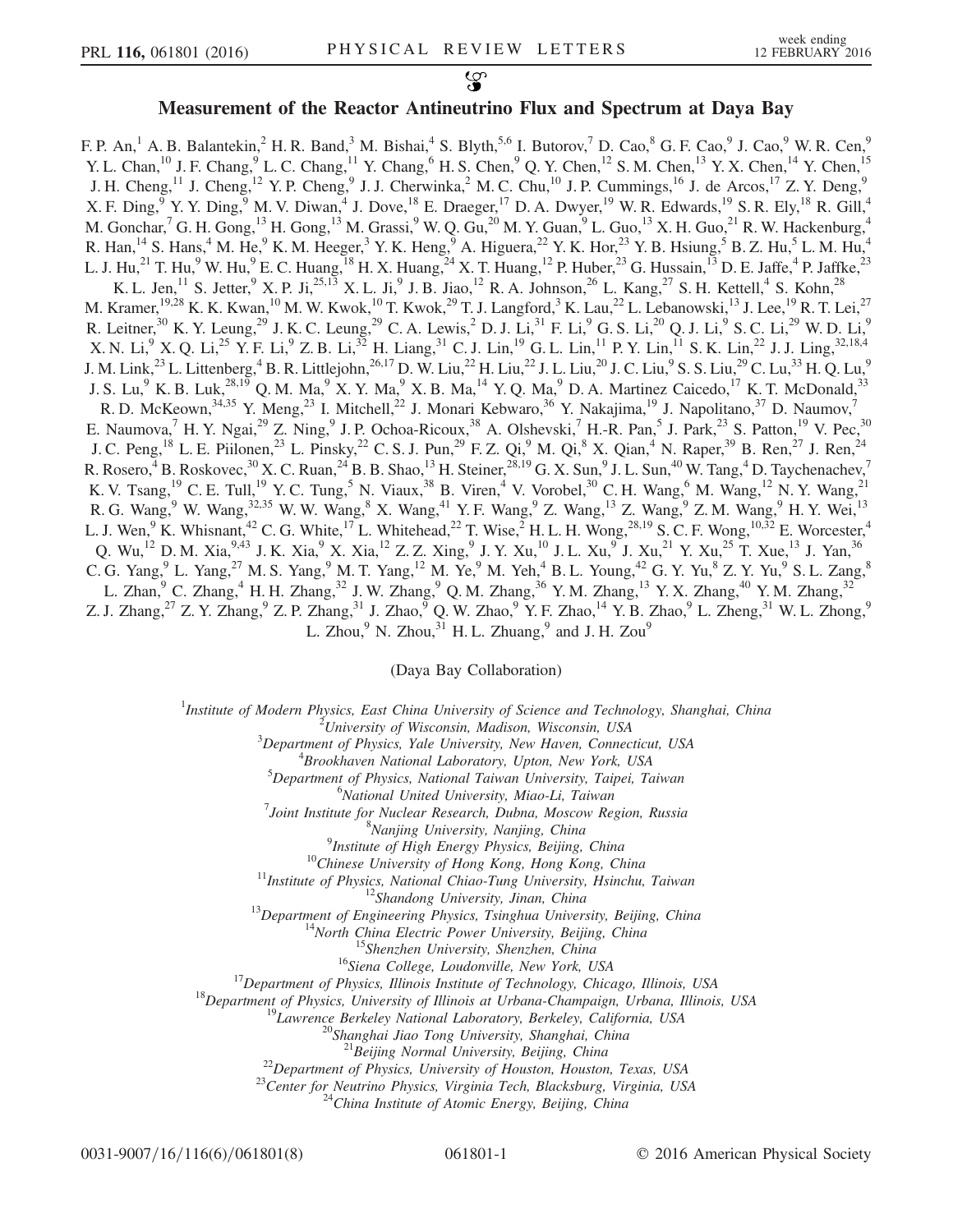<sup>25</sup>School of Physics, Nankai University, Tianjin, China<br><sup>26</sup>Department of Physics, University of Cincinnati, Cincinnati, Ohio, USA<br><sup>27</sup>Dongguan University of Technology, Dongguan, China<br><sup>28</sup>Department of Physics, Univers

<sup>30</sup>Charles University, Faculty of Mathematics and Physics, Prague, Czech Republic  $31$ University of Science and Technology of China, Hefei, China  $32$ Sun Yat-Sen (Zhongshan) University, Guangzhou, China

<sup>33</sup>Joseph Henry Laboratories, Princeton University, Princeton, New Jersey, USA<br><sup>34</sup>California Institute of Technology, Pasadena, California, USA<br><sup>35</sup>College of William and Mary, Williamsburg, Virginia, USA

<sup>37</sup>Department of Physics, College of Science and Technology, Temple University, Philadelphia, Pennsylvania, USA<br><sup>38</sup>Instituto de Física, Pontificia Universidad Católica de Chile, Santiago, Chile<br><sup>39</sup>Department of Physics

(Received 18 August 2015; published 12 February 2016)

This Letter reports a measurement of the flux and energy spectrum of electron antineutrinos from six 2.9 GW<sub>th</sub> nuclear reactors with six detectors deployed in two near (effective baselines 512 and 561 m) and one far (1579 m) underground experimental halls in the Daya Bay experiment. Using 217 days of data, 296 721 and 41 589 inverse  $\beta$  decay (IBD) candidates were detected in the near and far halls, respectively. The measured IBD yield is  $(1.55 \pm 0.04) \times 10^{-18}$  cm<sup>2</sup> GW<sup>-1</sup> day<sup>-1</sup> or  $(5.92 \pm 0.14) \times 10^{-43}$  cm<sup>2</sup> fission<sup>-1</sup>. This flux measurement is consistent with previous short-baseline reactor antineutrino experiments and is 0.946  $\pm$  0.022 (0.991  $\pm$  0.023) relative to the flux predicted with the Huber-Mueller (ILL-Vogel) fissile antineutrino model. The measured IBD positron energy spectrum deviates from both spectral predictions by more than  $2\sigma$  over the full energy range with a local significance of up to ~4 $\sigma$  between 4–6 MeV. A reactor antineutrino spectrum of IBD reactions is extracted from the measured positron energy spectrum for model-independent predictions.

DOI: [10.1103/PhysRevLett.116.061801](http://dx.doi.org/10.1103/PhysRevLett.116.061801)

Reactor antineutrino experiments have played a key role in developing the picture of neutrinos in the Standard Model of particle physics. They provided the first exper-imental observation of (anti)neutrinos [\[1\],](#page-6-0) confirmed neutrino oscillation as the solution to the solar neutrino problem [\[2\],](#page-6-1) provided the first detection of geoneutrinos [\[3\]](#page-6-2), and discovered the nonzero neutrino mixing angle  $\theta_{13}$ [\[4,5\].](#page-6-3) Forthcoming reactor antineutrino experiments are aiming to further explore the nature of neutrinos by determining the neutrino mass hierarchy, precisely measuring neutrino mixing parameters, and searching for shortbaseline neutrino oscillation [\[6\]](#page-6-4). Over the last five decades, reactor antineutrino experiments have measured the flux and spectrum of antineutrinos at various distances from nuclear reactors ranging from ∼10 m to several hundred kilometers. These measurements were found to be in good agreement [\[7\]](#page-6-5) with predictions derived from the measurements of the  $\beta$  spectra at ILL [8–[10\]](#page-6-6) and Vogel's theoretical calculation [\[11\]](#page-7-0) when considering the effect of threeneutrino oscillation. In 2011, reevaluations of the reactor antineutrino flux and spectrum with improved theoretical treatments were carried out [\[12,13\]](#page-7-1), and determined the flux to be higher than the experimental data. This discrepancy is commonly referred to as the "reactor antineutrino anomaly" [\[14\]](#page-7-2) and may be a sign of new physics or insufficient fissile antineutrino modeling. Precision measurements by modern reactor antineutrino experiments can shed light on this issue and probe the physics underlying current reactor antineutrino predictions. An accurate determination of the reactor antineutrino spectrum can also provide valuable input to next-generation singledetector reactor antineutrino experiments [\[15\]](#page-7-3).

This Letter reports measurements of the reactor antineutrino flux and spectrum based on 217 days of data from the Daya Bay experiment. The Daya Bay reactor complex consists of three nuclear power plants (NPPs), each hosting two pressurized-water reactors, which are a common type of commercial thermal reactor. The maximum thermal power of each reactor is 2.9 GW $_{\text{th}}$ . The data used for this analysis comprises 338 310 antineutrino candidate events collected in six antineutrino detectors (ADs) in the two near experimental halls (effective baselines 512 m and 561 m) and the one far hall (effective baseline 1579 m). This is the largest sample of reactor antineutrinos, comparable to that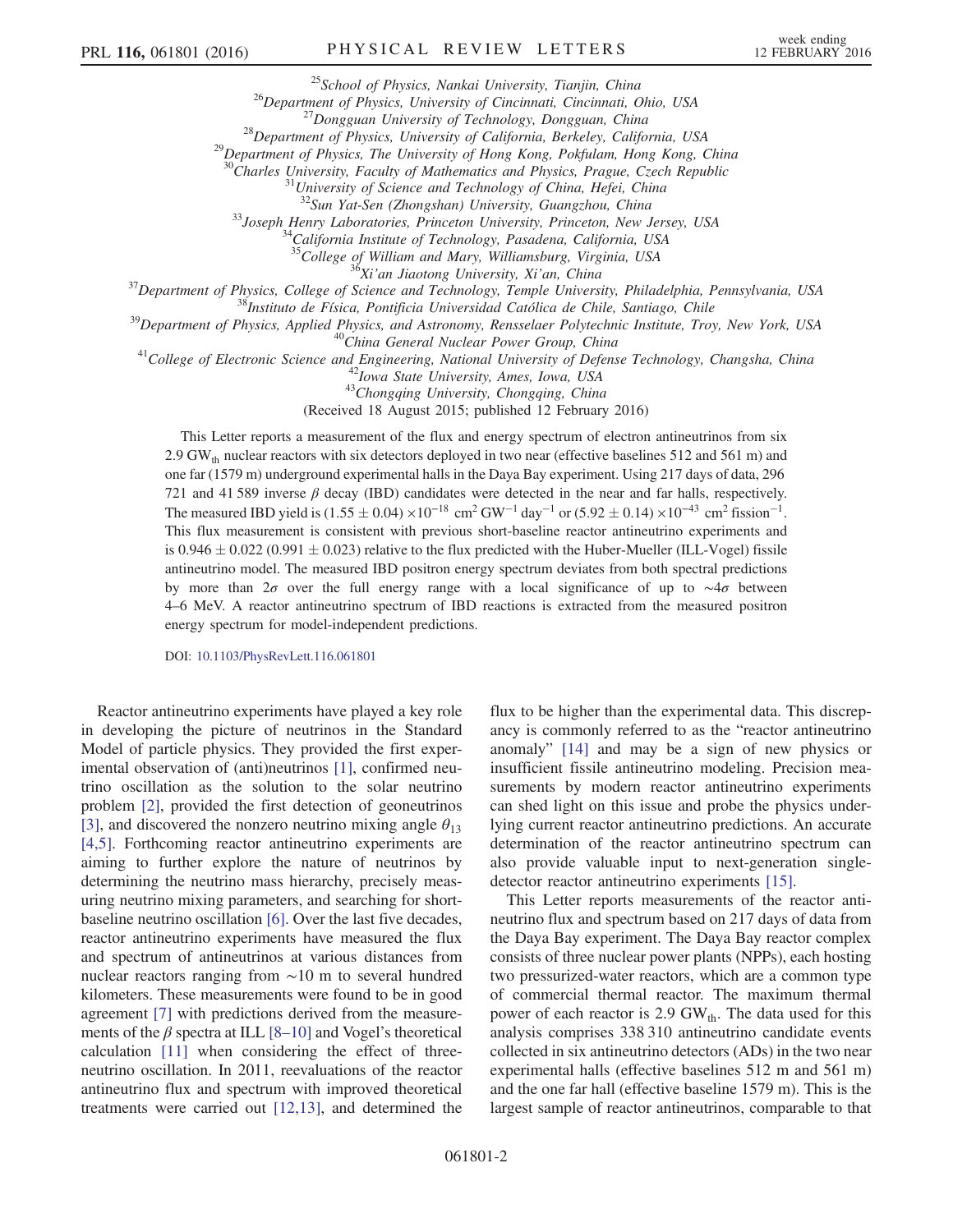from the BUGEY-4 experiment [\[16\]](#page-7-4). A more detailed description of the experimental setup and the data set is given in Ref. [\[17\].](#page-7-5)

In reactor cores, electron antineutrinos  $(\bar{\nu}_e)$  are emitted isotropically from fission products of four primary isotopes:  $^{235}$ U,  $^{238}$ U,  $^{239}$ Pu, and  $^{241}$ Pu. The number of  $\bar{\nu}_e$  with energy  $E$  emitted from a reactor at a time  $t$  can be predicted using

<span id="page-2-0"></span>
$$
\frac{d^2\phi(E,t)}{dEdt} = \frac{W_{\text{th}}(t)}{\sum_i f_i(t)e_i} \sum_i f_i(t)S_i(E)c_i^{\text{ne}}(E,t) + S_{\text{SNF}}(E,t),\tag{1}
$$

where the sums are over the four primary isotopes,  $W_{\text{th}}(t)$  is the reactor thermal power,  $f_i(t)$  is the fraction of fissions due to isotope  $i, e_i$  is the average thermal energy released per fission,  $S_i(E)$  is the  $\bar{\nu}_e$  energy spectrum per fission,  $c_i^{ne}(E, t)$  is the correction to the energy spectrum due to reactor nonequilibrium effects of long-lived fission fragments, and  $S_{SNF}(E, t)$  is the contribution from spent nuclear fuel (SNF). At Daya Bay, the NPPs monitor the reactor power in real time and simulate the evolution of the fuel composition using the SCIENCE software package [\[18,19\]](#page-7-6). The measured power  $(0.5\%$  uncertainty [20–[22\]\)](#page-7-7) and simulated fission fractions (∼5% relative uncertainty [\[23\]](#page-7-8)) of each core are provided to the Daya Bay Collaboration. The power and fission fractions contributed 0.5% and 0.6% uncertainties to the predicted antineutrino rate, respectively. Simulation of reactor cores based on DRAGON [\[24\]](#page-7-9) was constructed to study the correlations among the fission fractions of the four isotopes [\[25\]](#page-7-10). The energies released per fission (0.2%–0.5% uncertainty) were from Ref. [\[26\]](#page-7-11). Nonequilibrium (30% uncertainty) and SNF (100% uncertainty) corrections were applied following Refs. [\[12\]](#page-7-1) and [\[27,28\],](#page-7-12) with ∼0.5% and ∼0.3% contributions to the total antineutrino rate, respectively. The 0.9% total uncertainty in antineutrino flux due to reactor power, fission fractions, and nonequilibrium and SNF corrections was treated to be uncorrelated among reactors in the corresponding oscillation analysis [\[17\]](#page-7-5). It is conservatively treated as fully correlated between reactors in this analysis.

Two fissile antineutrino spectrum models were used for  $S_i(E)$  in Eq. [\(1\)](#page-2-0) to predict the reactor antineutrino flux and spectrum. The ILL-Vogel model refers to the conventional ILL model  $[8-10]$  $[8-10]$  of <sup>235</sup>U, <sup>239</sup>Pu, and <sup>241</sup>Pu, and the theoretical model of  $^{238}$ U from Vogel [\[11\]](#page-7-0). The Huber-Mueller model refers to the recent reevaluation of  $^{235}$ U, <sup>239</sup>Pu, and <sup>241</sup>Pu from Huber [\[13\]](#page-7-13), and that of <sup>238</sup>U from Mueller et al. [\[12\]](#page-7-1). Both sets of isotope spectra and their uncertainties were taken from the original publications. The Huber-Mueller model was chosen as a reference because of its improved theoretical treatments in  $\beta$ -to-antineutrino conversions, and the information it provides about uncertainties and their correlations.

Reactor antineutrinos were detected via inverse  $\beta$  decay (IBD) reactions in the gadolinium-doped liquid scintillator (GdLS) of the Daya Bay ADs. The total number of detected IBD events  $T$  in a given AD was estimated as

<span id="page-2-1"></span>
$$
T = \sum_{i=1}^{6} \frac{N_P \varepsilon_{\text{IBD}}}{4\pi L_i^2} \iint P_{\text{sur}}(E, L_i) \sigma_{\text{IBD}}(E) \frac{d^2 \phi_i(E, t)}{dE dt} dE dt,
$$
\n(2)

where  $d^2\phi_i(E, t)/dEdt$  is the differential antineutrino rate from the *i*th reactor core given in Eq. [\(1\),](#page-2-0)  $\sigma_{IBD}(E)$  is the cross section of the IBD reaction,  $L_i$  is the distance between the center of the detector and the *i*th core [\[29\],](#page-7-14)  $P_{\text{sur}}(E, L_i)$  is the survival probability due to neutrino oscillation,  $N_P$  is the number of target protons [\[30\]](#page-7-15), and  $\varepsilon_{IBD}$  is the efficiency of detecting IBD reactions. The cross section  $\sigma_{IBD}(E)$  was evaluated based on the formalism in Ref. [\[31\].](#page-7-16) Physical constants including the neutron lifetime  $(880.3 \pm 1.1 \text{ s})$ were taken from the Particle Data Group [\[32\].](#page-7-17)

IBD candidates were selected by requiring a time coincidence between a prompt signal from an IBD positron including its annihilation energy, and a delayed signal from an IBD neutron after capturing on Gd, as described in Refs.  $[4,17]$ . The energy of interacting antineutrinos, E, is closely related to the prompt energy of the IBD positrons,  $E_{\text{prompt}}$ : without detector effects,  $E_{\text{prompt}} \simeq E + (M_p - M_n M_e$  + 2 $M_e$  = E – 0.78 MeV, where  $M_p$ ,  $M_n$ , and  $M_e$  are the proton, neutron, and electron masses. The reported data set includes 296 721 and 41 589 IBD candidates at the near and far halls, respectively. Corresponding background rates and spectra were estimated in Ref. [\[17\]](#page-7-5), with about  $5470 \pm 240$  and  $1894 \pm 43$  background events at the near and far halls, respectively.

The relative analysis of IBD rates for  $\sin^2 2\theta_{13}$  requires estimates of uncertainties that are uncorrelated among ADs while the measurement of flux is dominated by uncertainties that are correlated among ADs. A detailed study of the event selection efficiencies was carried out using Monte Carlo (MC) simulation-data comparisons with the Daya Bay simulation framework based on Geant4 [\[33\]](#page-7-18). The previous study of efficiencies is described in detail in Ref. [\[29\].](#page-7-14) Estimates of each selection efficiency and detector characteristic are summarized in Table [I](#page-3-0) and are briefly described in order below.

Efficiencies of flashing-photomultiplier tube (flasher), capture-time, and prompt-energy selections were determined as described in Ref. [\[29\]](#page-7-14) utilizing an updated Daya Bay IBD MC simulator. The IBD neutron-Gd capture fraction is dependent on the target's Gd concentration and on the escape, or "spill-out", of IBD neutrons from the target. The former has been measured using neutron calibration sources deployed at the detector center, while the latter was estimated with simulation-data comparisons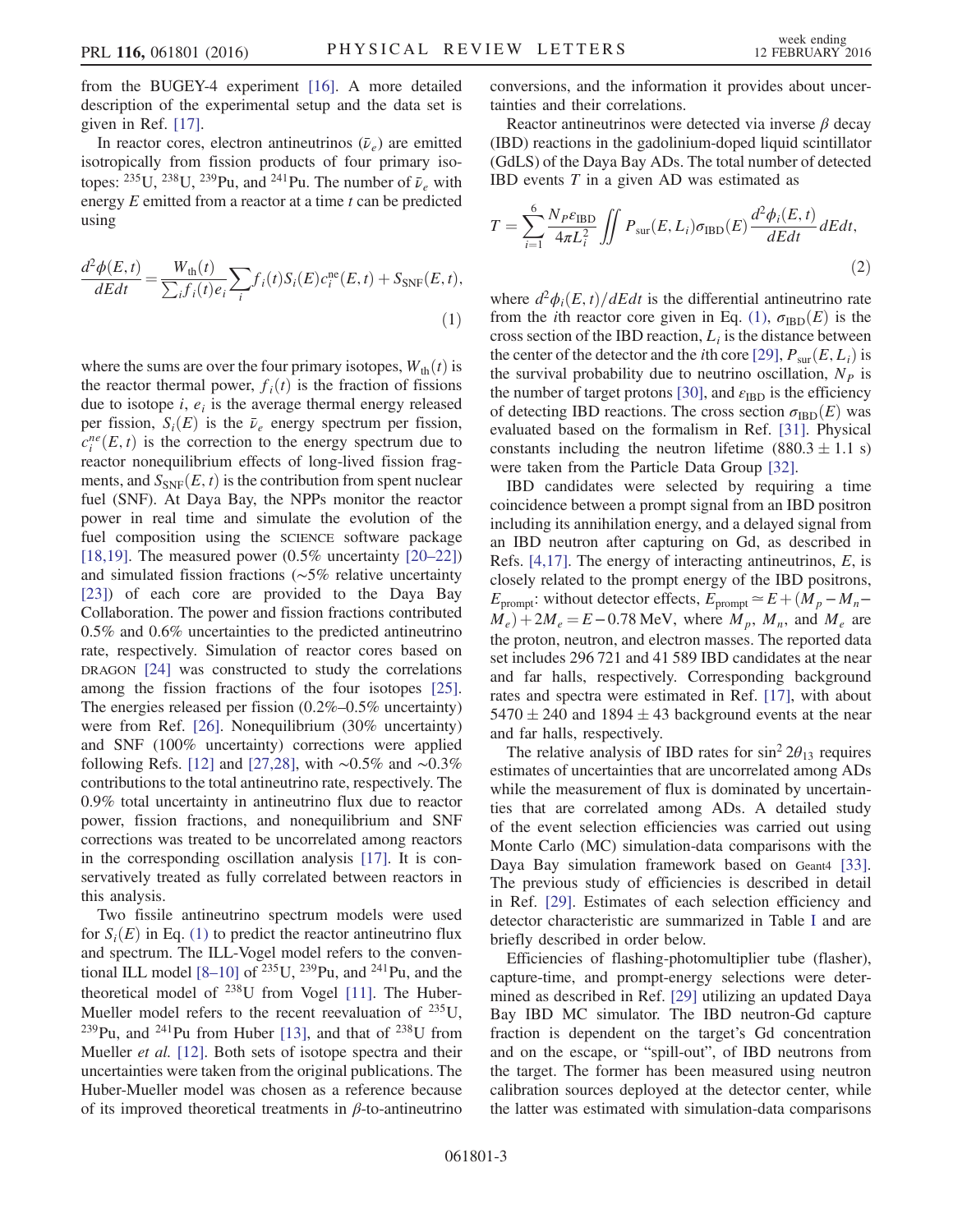<span id="page-3-0"></span>TABLE I. Summary of IBD selection efficiencies and their AD-correlated uncertainties. The uncertainties are given in relative units.

|                     | Efficiency $(\varepsilon)$ | Uncertainty $(\delta_{\varepsilon}/\varepsilon)$ |
|---------------------|----------------------------|--------------------------------------------------|
| Target protons      |                            | 0.47%                                            |
| Flasher cut         | 99.98%                     | 0.01%                                            |
| Capture-time cut    | 98.70%                     | 0.12%                                            |
| Prompt-energy cut   | 99.81%                     | 0.10%                                            |
| Gd-capture fraction | 84.17%                     | 0.95%                                            |
| Delayed-energy cut  | 92.71%                     | 0.97%                                            |
| Spill-in correction | 104.86%                    | 1.50%                                            |
| Combined            | 80.6%                      | $2.1\%$                                          |

of source deployments throughout the GdLS volume with a manual calibration system [\[34\].](#page-7-19) The efficiency for detecting Gd-capture IBD neutrons, also called the delayed energy cut efficiency, is dependent on the amount of Gd-capture  $\gamma$  energy deposited outside the scintillator and was determined using MC benchmarked to the IBD Gd-capture spectrum from data. Finally, in order to account for contributions from IBD interactions outside the GdLS target, we have applied a spill-in correction determined using simulation-data comparisons of IBD coincidence time and reconstructed position distributions. The updated detector efficiency  $\varepsilon$  was estimated to be 80.6% with an ADcorrelated fractional uncertainty  $\delta_{\epsilon}/\epsilon$  of 2.1%. Application of additional AD-dependent muon veto and multiplicity cut efficiencies, described in detail in Refs. [\[17,29\]](#page-7-5), produced total detection efficiencies  $\varepsilon_{\text{IBD}}$  ranging from 64.6% to 77.2% among ADs. The total correlated uncertainty was dominated by the spill-in correction, whose uncertainty enveloped the individual uncertainties provided by three independent methods and was limited by small biases in position reconstruction. A cross-check of the spill-in effect provided by data-simulation comparisons of neutron sources deployed outside the target volume showed agreement well within this uncertainty.

To extract the rate of IBD interactions at Daya Bay, the  $\theta_{13}$ -driven oscillation effect must be corrected for in each detector. A normalization factor  $R$  was defined to scale the measured rate to that predicted with a fissile antineutrino spectrum model. The value of  $R$ , together with the value of  $\sin^2 2\theta_{13}$ , were simultaneously determined with a  $\chi^2$  similar to the one used in Ref. [\[4\]:](#page-6-3)

<span id="page-3-1"></span>
$$
\chi^{2} = \sum_{d=1}^{6} \frac{[M_{d} - RT_{d}(1 + \epsilon_{D} + \sum_{r} \omega_{r}^{d} \alpha_{r} + \epsilon_{d}) + \eta_{d}]^{2}}{M_{d} + B_{d}} + \sum_{r} \frac{\alpha_{r}^{2}}{\sigma_{r}^{2}} + \sum_{d=1}^{6} \left(\frac{\epsilon_{d}^{2}}{\sigma_{d}^{2}} + \frac{\eta_{d}^{2}}{\sigma_{d}^{2}}\right) + \frac{\epsilon_{D}^{2}}{\sigma_{D}^{2}},
$$
(3)

where  $M_d$  is the number of measured IBD events in the *d*th detector with backgrounds subtracted,  $B_d$  is the corresponding number of background events,  $T_d$  is the number of IBD events predicted with a fissile antineutrino spectrum model via Eq. [\(2\)](#page-2-1), and  $\omega_r^d$  is the fractional IBD contribution from the rth reactor to the dth detector determined with baselines and reactor antineutrino rates,  $\sigma_r$  (0.9%) is the uncorrelated reactor uncertainty,  $\sigma_d$  (0.2%) [\[17\]](#page-7-5)) is the uncorrelated detection uncertainty,  $\sigma_{B_d}$  is the background uncertainty listed in Ref. [\[17\],](#page-7-5) and  $\sigma_D$  (2.1%) is the correlated detection uncertainty, i.e., the uncertainty of detection efficiency in Table [I.](#page-3-0) Their corresponding nuisance parameters are  $\alpha_r$ ,  $\epsilon_d$ ,  $\eta_d$ , and  $\epsilon_D$ , respectively. The best-fit value of  $\sin^2 2\theta_{13} = 0.090 \pm 0.009$  is insensitive to the choice of model. The best-fit value of R is  $0.946 \pm$ 0.022 (0.991  $\pm$  0.023) when predicting with the Huber-Mueller (ILL-Vogel) model. Replacing the Mueller <sup>238</sup>U spectrum with the recently measured spectrum in Ref. [\[35\]](#page-7-20) yields negligible change in  $R$ . The uncertainty in  $R$  is dominated by the correlated detection uncertainty  $\sigma_D$ .

With the oscillation effect for each AD corrected using the best-fit value of  $\sin^2 2\theta_{13}$  in Eq. [\(3\)](#page-3-1), the measured IBD yield for each AD is expressed in two ways: the yield per  $GW<sub>th</sub>$  per day, Y, and equivalently, the yield per nuclear fission,  $\sigma_f$ . These results are shown in the top panel of Fig. [1](#page-4-0). The measured IBD yields are consistent among all ADs after further correcting for the small variations of fission fractions among the different sites. The average IBD yield in the three near ADs is  $Y = (1.55 \pm 0.04) \times 10^{-18}$  cm<sup>2</sup> GW<sup>-1</sup> day<sup>-1</sup>, or  $\sigma_f = (5.92 \pm 0.14) \times 10^{-43}$  cm<sup>2</sup> fission<sup>-1</sup>. These results are summarized in Table [II](#page-4-1) along with the flux-weighted average fission fractions in the three near ADs.

A global fit for  $R$  was performed to compare with previous reactor antineutrino flux measurements following the method described in Ref. [\[36\]](#page-7-21). Nineteen past shortbaseline (<100 m) measurements were included using the data from Ref. [\[14\]](#page-7-2). The measurements from Chooz [\[37\]](#page-7-22) and Palo Verde [\[38\]](#page-7-23) were also included after correcting for the effect of standard three-neutrino oscillations. All measurements were compared to the Huber-Mueller model. All predictions were fixed at their nominal value in the fit. The resulting past global average is  $R_g^{\text{past}} = 0.942 \pm 0.962$  $0.009$ (expt)  $\pm 0.025$ (model). Daya Bay's measurement of the reactor antineutrino flux is consistent with the past experiments. Including Daya Bay in the global fit, the new average is  $R_q = 0.943 \pm 0.008$ (expt)  $\pm 0.025$ (model). The results of the global fit are shown in the bottom panel of Fig. [1.](#page-4-0)

Extending the study from the integrated flux to the energy spectrum, the measured prompt-energy spectra of the three near-site ADs were combined after background subtraction and compared with predictions. The antineutrino spectrum at each detector was predicted by the procedure described above, taking into account neutrino oscillation with  $\sin^2 2\theta_{13} = 0.090$  and  $\Delta m_{ee}^2 = 2.59 \times$ 10<sup>−</sup><sup>3</sup> eV<sup>2</sup> based on the oscillation analysis of the same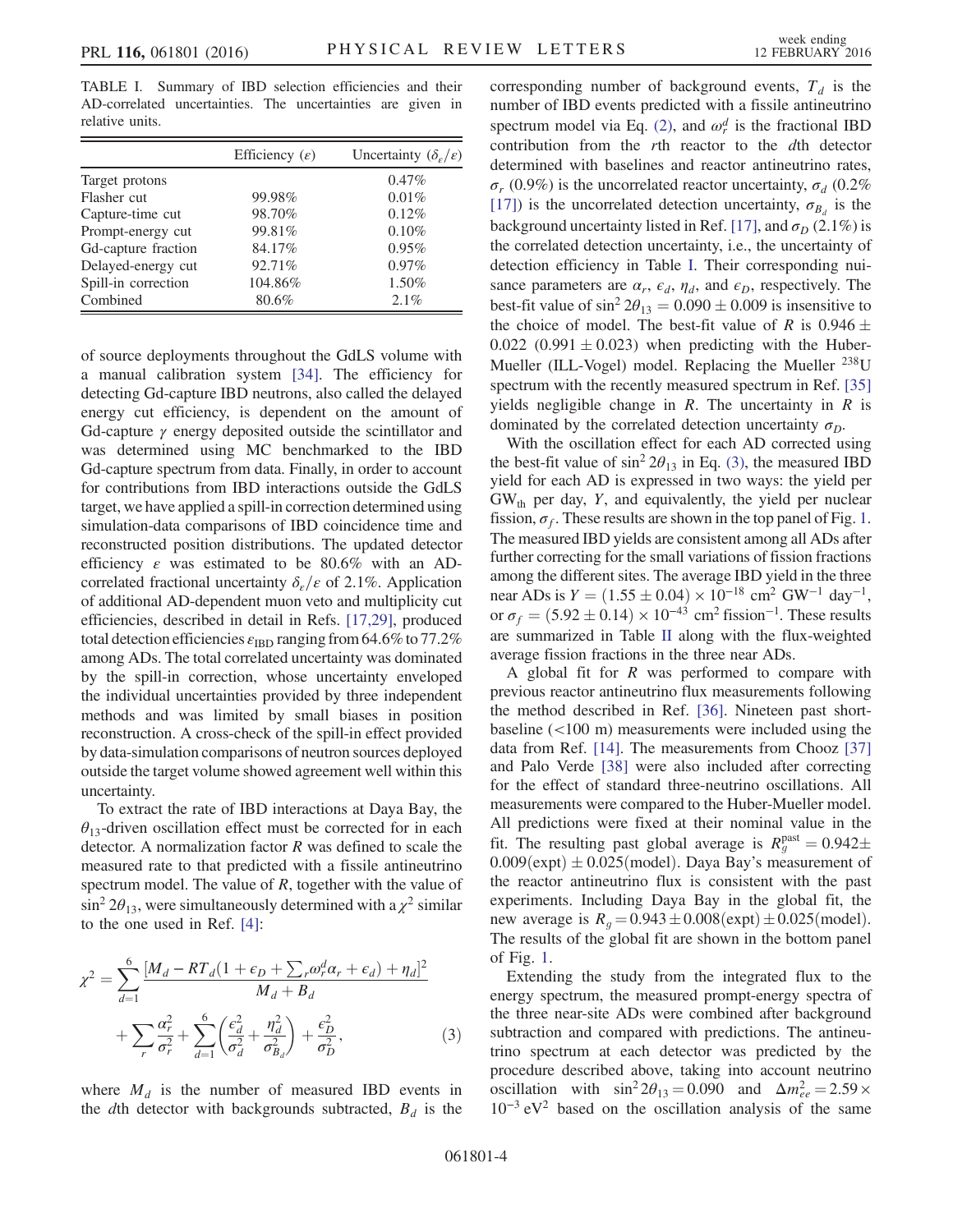<span id="page-4-0"></span>

FIG. 1. Top: Rate of reactor antineutrino candidate events in the six ADs with corrections for three-flavor oscillations (closed circles), and additionally for the variation of flux-weighted fission fractions at the different sites (open squares). The average of the three near detectors is shown as a gray line (and extended through the three far detectors as a dotted gray line) with its  $1\sigma$  systematic uncertainty (gray band). The rate predicted with the Huber-Mueller (ILL-Vogel) model and its uncertainty are shown in blue (orange). Bottom: The measured reactor  $\bar{\nu}_e$  rate as a function of the distance from the reactor, normalized to the theoretical prediction with the Huber-Mueller model. The rate is corrected for three-flavor neutrino oscillations at each baseline. The blue shaded region represents the global average and its  $1\sigma$  uncertainty. The 2.7% model uncertainty is shown as a band around unity. Measurements at the same baseline are combined for clarity. The Daya Bay measurement is shown at the flux-weighted baseline (573 m) of the two near halls.

data [\[17\].](#page-7-5) The detector response was determined in two ways. The first method sequentially applied a simulation of energy loss in the inactive acrylic vessels, and analytical models of energy scale and energy resolution. The energy scale model was based on empirical characterization of the

<span id="page-4-1"></span>TABLE II. Average IBD yields (Y and  $\sigma_f$ ) of the near halls, flux normalization with respect to different fissile antineutrino model predictions, and flux-weighted average fission fractions of the near halls.

| <b>IBD</b> Yield                                                        |                                   |  |  |
|-------------------------------------------------------------------------|-----------------------------------|--|--|
| $Y$ (cm <sup>2</sup> GW <sup>-1</sup> day <sup>-1</sup> )               | $(1.55 \pm 0.04) \times 10^{-18}$ |  |  |
| $\sigma_f$ (cm <sup>2</sup> fission <sup>-1</sup> )                     | $(5.92 \pm 0.14) \times 10^{-43}$ |  |  |
| Data/Prediction                                                         |                                   |  |  |
| R (Huber-Mueller)                                                       | $0.946 \pm 0.022$                 |  |  |
| $R$ (ILL-Vogel)                                                         | $0.991 \pm 0.023$                 |  |  |
| <b>Average Fission Fractions</b>                                        |                                   |  |  |
| 235 [J. 238 [J. 239 <b>P</b> <sub>11</sub> . 241 <b>P</b> <sub>11</sub> | 0.586: 0.076: 0.288: 0.050        |  |  |

spatial nonuniformity and the energy nonlinearity with improved calibration of the scintillator light yield and the electronics response [\[39\]](#page-7-24). The uncertainty of the energy scale was about 1% in the energy range of reactor antineutrinos [\[39\].](#page-7-24) The second method used full-detector simulation in which the detector response was tuned with the calibration data. Both methods produced consistent predictions for prompt energies above 1.25 MeV. Around 1 MeV, there was a slight discrepancy due to different treatments of IBD positrons that interact with the inner acrylic vessels. Additional uncertainty below 1.25 MeV was included to cover this discrepancy.

Figure [2](#page-4-2) shows the observed prompt-energy spectrum and its comparison with the predictions. The predicted spectra were normalized to the measurement in order to test the agreement between spectral shapes. The spectral uncertainty of the measurement is composed of the statistical, detector response and background uncertainties. Between 1.5 and 7 MeV, it ranges from 1.0% at 3.5 MeV to

<span id="page-4-2"></span>

FIG. 2. Top panel: Predicted and measured prompt-energy spectra. The prediction is based on the Huber-Mueller model and normalized to the number of measured events. The highest energy bin contains all events above 7 MeV. The gray hatched and red filled bands represent the square root of diagonal elements of the shape-only covariance matrix  $(\sqrt{V_{ii}})$  for the reactor related and the full (reactor, detector, and background) systematic uncertainties, respectively. The error bars on the data represent the statistical uncertainty. Middle panel: Ratio of the measured prompt-energy spectrum to the predicted spectrum (Huber-Mueller model). The blue curve shows the ratio of the prediction based on the ILL-Vogel model to that based on the Huber-Mueller model. Bottom panel: The defined  $\chi^2$  distribution  $(\tilde{\chi}_i)$  of each bin (black dashed curve) and local p values for 1-MeV energy windows (magenta solid curve). See the text for the definitions of these quantities.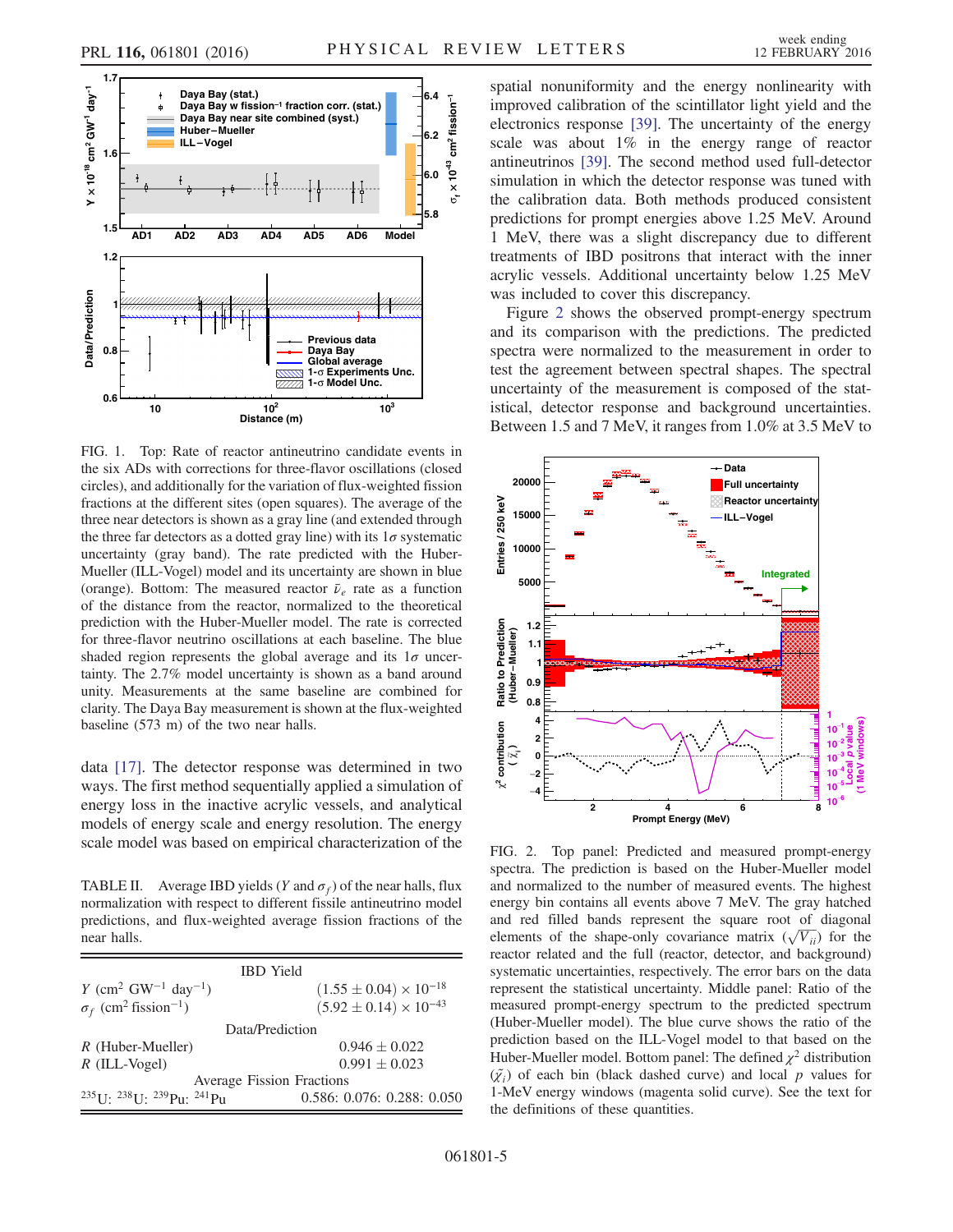6.7% at 7 MeV, and above 7 MeV, it is larger than 10%. Agreement between a prediction and the data was quantified with the  $\chi^2$  defined as

$$
\chi^2 = \sum_{i,j} (N_i^{\text{obs}} - N_i^{\text{pred}}) V_{ij}^{-1} (N_j^{\text{obs}} - N_j^{\text{pred}}), \tag{4}
$$

where  $N_i^{\text{obs(pred)}}$  is the observed (predicted) number of events at the ith prompt-energy bin and V is the covariance matrix that includes all statistical and shape-only systematic uncertainties. The systematic uncertainty portion of the covariance matrix V was estimated using simulated data sets with randomly fluctuated detector response, background contributions, and reactor-related uncertainties, while the statistical uncertainty portion was calculated analytically. A comparison to the Huber-Mueller model yielded a  $\chi^2$ /NDF, where NDF is the number of degrees of freedom, of  $43.0/24$  in the full energy range from 0.7 to 12 MeV, corresponding to a 2.6 $\sigma$  discrepancy. The ILL-Vogel model showed a similar level of discrepancy from the data at  $2.4\sigma$ .

The ratio of the measured to predicted prompt-energy spectra is shown in the middle panel of Fig. [2.](#page-4-2) A discrepancy is apparent around 5 MeV. Two approaches were adopted to evaluate the significance of local discrepancies. The first was based on the  $\chi^2$  contribution of each energy bin, which is evaluated by

$$
\tilde{\chi}_i = \frac{N_i^{\text{obs}} - N_i^{\text{pred}}}{|N_i^{\text{obs}} - N_i^{\text{pred}}|} \sqrt{\sum_j \chi_{ij}^2},
$$
  
where  $\chi_{ij}^2 \equiv (N_i^{\text{obs}} - N_i^{\text{pred}}) V_{ij}^{-1} (N_j^{\text{obs}} - N_j^{\text{pred}}).$  (5)

As shown in the bottom panel of Fig. [2,](#page-4-2) there is a larger contribution around 5 MeV. In the second approach, the significance of deviations are conveyed with  $p$  values calculated within local energy windows. A free-floating nuisance parameter for the normalization of each bin within a chosen energy window was introduced to the fitter that was used in the neutrino oscillation analysis [\[17\]](#page-7-5). The overall normalization was unconstrained in the fit. The difference in the minimum  $\chi^2$  before and after introducing these nuisance parameters was used to evaluate the  $p$  value of the deviation from the theoretical prediction within each window. The  $p$  values within 1-MeV energy windows are shown in the bottom panel of Fig. [2.](#page-4-2) The  $p$  value for a 2-MeV window between 4 and 6 MeV reached a similar minimum of  $5.4 \times 10^{-5}$ , which corresponds to a  $4.0\sigma$ deviation. The ILL-Vogel model showed a similar level of discrepancy between 4 and 6 MeV.

The number of events in excess of the predictions in the 4–6 MeV region was estimated to comprise approximately 1%–2% of all events in both the near and far detectors. This excess is approximately 10% of events within the 4–6 MeV region. This discrepancy was found to be time independent and correlated with reactor power, therefore disfavoring hypotheses involving unknown backgrounds. The hypothesis that the excess was due to detector response was disfavored given that no discrepancy was observed in the  $12B$  spectrum [\[17\].](#page-7-5) A similar excess was observed in other reactor antineutrino experiments [\[40,41\]](#page-7-25). A recent ab initio calculation of the antineutrino spectrum showed a similar deviation from previous predictions in the 4–6 MeV region and identified prominent fission daughter isotopes as a potential explanation [\[42\]](#page-7-26). A number of tentative explanations based on the nuclear physics of  $\beta$  decays and fission yields have been put forward and are under active investigation; for examples, see Refs. [\[42](#page-7-26)–46]. These studies suggest an increased uncertainty in both the yields and spectra of the fissile antineutrino models, which may also account for the discrepancy.

From the measured IBD prompt spectrum at Daya Bay, we have obtained a reactor antineutrino spectrum of IBD reactions that can be used to make model-independent predictions of reactor antineutrino flux and spectra [\[47\]](#page-7-27). The spectrum was obtained by first summing the promptenergy spectra of the three near site ADs weighted with their target mass relative to the average target mass of all nearsite ADs,  $\overline{M}$ : S<sub>combined</sub> $(E_{\text{prompt}}) = \sum_{i=1}^{3} S_i(E_{\text{prompt}}) \overline{M} / M_i$ . Detector response effects were then removed by unfolding the combined prompt spectrum  $S_{\text{combined}}(E_{\text{prompt}})$  to an antineutrino spectrum of IBD reactions,  $S_{\text{combined}}(E)$ . Finally, oscillation effects were removed and each bin of the antineutrino spectrum was normalized to cm<sup>2</sup> fission<sup>-1</sup> MeV<sup>-1</sup> using the thermal power  $W_{th}(t)$  and fission fraction  $f_i(t)$  information of each core. The reactor antineutrino spectrum is expressed as

$$
S_{\text{reactor}}(E) = \frac{S_{\text{combined}}(E)}{\bar{P}_{\text{sur}}(E)\bar{N}_P \cdot F_{\text{total}}},\tag{6}
$$

where  $\bar{P}_{\text{sur}}(E)$  is the flux-weighted average of the survival probabilities  $P_{\text{sur}}(E, L_{i,d})$  from the six reactors (i) to the three detectors (d),  $\bar{N}_P$  is the number of target protons in  $\bar{M}$ , and  $F_{\text{total}}$  is the total number of fissions from the sum of the fissions of the six reactors to the three detectors weighted with  $\varepsilon_{\text{IBD},d}/4\pi L_{i,d}^2$ . Correcting the unfolded spectrum with an average survival probability resulted in a negligible bias  $(< 0.01\%)$ .

Detector response effects were removed with the singular value decomposition (SVD) unfolding method [\[48\]](#page-7-28). Statistical and systematical uncertainties are naturally propagated in the SVD method. The bias of unfolding was estimated by using detector response matrices constructed from the two different detector response models and by using a variety of input antineutrino spectra which covered the uncertainties of the two models and those estimated in Ref. [\[42\]](#page-7-26). The bin-to-bin bias between 2.2 and 6.5 MeV was about 0.5%, which was a few times smaller than the statistical uncertainty. The bias outside this region was about 4% and increased with energy due to the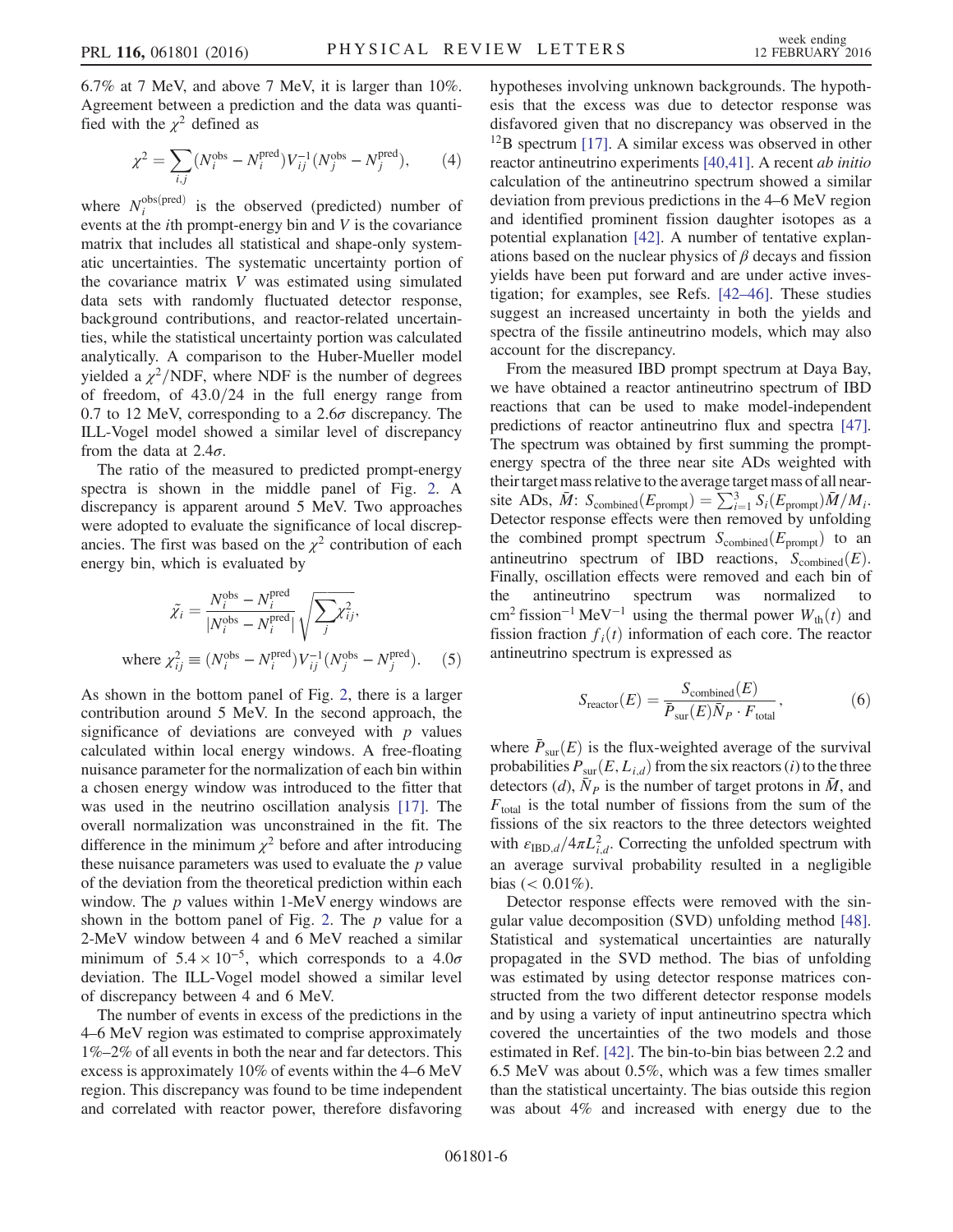<span id="page-6-7"></span>

FIG. 3. Top panel: The extracted reactor antineutrino spectrum and its correlation matrix. Bottom panel: Ratio of the extracted reactor antineutrino spectrum to the Huber-Mueller prediction. The error bars of the data points are the square roots of the diagonal elements of the data covariance matrix, which included statistical and systematic uncertainties, as well as bias and the AD-correlated uncertainty from Table [I.](#page-3-0) The solid red band represents the square roots of the diagonal elements of the prediction covariance matrix, which included reactor and Huber-Mueller model uncertainties. The horizontal dashed line represents the normalization factor  $R = 0.946$ . The vertical dashed line denotes that above 8 MeV, the Huber-Mueller model was extrapolated.

decrease of events. The bias values were assigned as additional uncertainties to the unfolded spectrum. Unfolding performed with the Bayesian iteration method [\[49,50\]](#page-7-29) produced consistent results. Between 2 and 7.5 MeV, the spectral uncertainty of the unfolded spectrum  $S_{\text{combined}}(E)$ ranges from 1.1% at 4.25 MeV to 9.3% at 7.5 MeV, and around 10 MeV is more than 20% due to low statistics. The obtained reactor antineutrino spectrum and its correlation matrix are shown in the top panel of Fig. [3](#page-6-7). Between 2 and 7.5 MeV, the uncertainty of the diagonal elements ranges from 2.7% at 4.25 MeV to 10.4% at 7.5 MeV. The bottom panel of Fig. [3](#page-6-7) is the ratio of the extracted reactor antineutrino spectrum to the prediction using the fissile antineutrino spectra of the Huber-Mueller model and the average fission fractions listed in Table [II](#page-4-1). The integral of the ratio is equal to the flux normalization factor  *given in* Table [II.](#page-4-1) The integral of the spectrum is equal to the yield  $\sigma_f$  given in Table [II.](#page-4-1) The discrepancy between 5 and 7 MeV corresponds to the discrepancy between 4 and 6 MeV in the IBD prompt-energy distribution in Fig. [2](#page-4-2).

In summary, the Daya Bay experiment collected more than 330 000 antineutrino events in the data-taking period with six antineutrino detectors. The measured IBD yield is  $(1.55 \pm 0.04) \times 10^{-18}$  cm<sup>2</sup> GW<sup>-1</sup> day<sup>-1</sup> or  $(5.92 \pm 0.14) \times 10^{-43}$  cm<sup>2</sup> fission<sup>-1</sup>. This flux measurement is consistent with the global average of previous

short baseline experiments and is  $0.946 \pm 0.022$  (0.991  $\pm$ 0.023) times the prediction using the Huber-Mueller (ILL-Vogel) fissile antineutrino model. In addition, the measured and predicted spectra are discrepant with a significance of  $\sim$ 4 $\sigma$  in the 4–6 (5–7) MeV region of the IBD prompt (antineutrino) energy spectrum. Investigation of the discrepancy strongly disfavors explanations involving detector response or an unknown background. A reactor antineutrino spectrum was extracted from the measurement at Daya Bay, enabling model-independent predictions of reactor antineutrino spectra.

Daya Bay is supported in part by the Ministry of Science and Technology of China, the U.S. Department of Energy, the Chinese Academy of Sciences (CAS), the CAS Center for Excellence in Particle Physics, the National Natural Science Foundation of China, the Guangdong provincial government, the Shenzhen municipal government, the China General Nuclear Power Group, Laboratory Directed Research and Development Program of Institute of High Energy Physics, Shanghai Laboratory for Particle Physics and Cosmology, the Research Grants Council of the Hong Kong Special Administrative Region of China, the University Development Fund of The University of Hong Kong, the MOE program for Research of Excellence at National Taiwan University, National Chiao-Tung University, and NSC fund support from Taiwan, the U.S. National Science Foundation, the Alfred P. Sloan Foundation, Laboratory Directed Research and Development Program of Berkeley National Laboratory and Brookhaven National Laboratory, the Ministry of Education, Youth, and Sports of the Czech Republic, Charles University in Prague, the Joint Institute of Nuclear Research in Dubna, Russia, the NSFC-RFBR joint research program, the National Commission of Scientific and Technological Research of Chile. We acknowledge Yellow River Engineering Consulting Co., Ltd., and China Railway 15th Bureau Group Co., Ltd., for building the underground laboratory. We are grateful for the ongoing cooperation from the China General Nuclear Power Group and China Light and Power Company.

- <span id="page-6-0"></span>[1] C. L. Cowan, F. Reines, F. B. Harrison, H. W. Kruse, and A. D. McGuire, Science 124[, 103 \(1956\)](http://dx.doi.org/10.1126/science.124.3212.103).
- <span id="page-6-1"></span>[2] K. Eguchi et al., Phys. Rev. Lett. **90**[, 021802 \(2003\)](http://dx.doi.org/10.1103/PhysRevLett.90.021802).
- <span id="page-6-2"></span>[3] T. Araki et al., [Nature \(London\)](http://dx.doi.org/10.1038/nature03980) 436, 499 (2005).
- <span id="page-6-3"></span>[4] F. P. An et al. (Daya Bay Collaboration), [Phys. Rev. Lett.](http://dx.doi.org/10.1103/PhysRevLett.108.171803) 108[, 171803 \(2012\).](http://dx.doi.org/10.1103/PhysRevLett.108.171803)
- [5] J. K. Ahn et al. (RENO Collaboration), [Phys. Rev. Lett.](http://dx.doi.org/10.1103/PhysRevLett.108.191802) 108, [191802 \(2012\).](http://dx.doi.org/10.1103/PhysRevLett.108.191802)
- <span id="page-6-4"></span>[6] P. Vogel, L. Wen, and C. Zhang, [Nat. Commun.](http://dx.doi.org/10.1038/ncomms7935) 6, 6935 [\(2015\).](http://dx.doi.org/10.1038/ncomms7935)
- <span id="page-6-5"></span>[7] C. Bemporad, G. Gratta, and P. Vogel, [Rev. Mod. Phys.](http://dx.doi.org/10.1103/RevModPhys.74.297) 74, [297 \(2002\)](http://dx.doi.org/10.1103/RevModPhys.74.297).
- <span id="page-6-6"></span>K. Schreckenbach, G. Colvin, W. Gelletly, and F. Von Feilitzsch, Phys. Lett. 160B[, 325 \(1985\).](http://dx.doi.org/10.1016/0370-2693(85)91337-1)